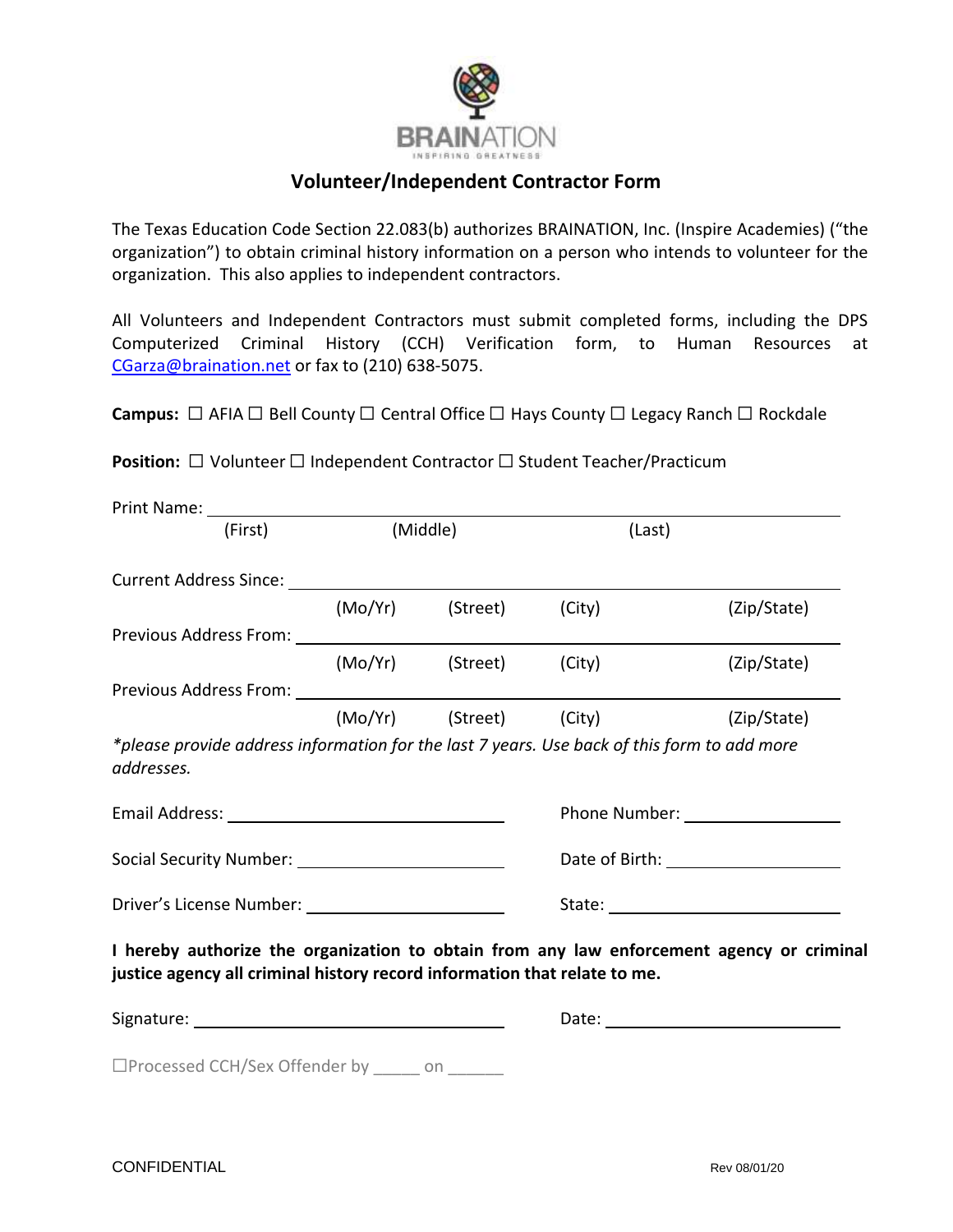## **DPS Computerized Criminal History (CCH) Verification**

**(AGENCY COPY)**

I, acknowledge that a Computerized Criminal

APPLICANT or EMPLOYEE NAME (Please print)

History (CCH) check may be performed by accessing the Texas Department of Public Safety Secure Website and may be based on name and DOB identifiers. (This is not a consent form, but serves as information for the applicant.) Authority for this agency to access an individual's criminal history data may be found in Texas Government Code 411; Subchapter F.

Name-based information is not an exact search and only fingerprint record searches represent true identification to criminal history record information (CHRI), therefore the organization conducting the criminal history check is not allowed to discuss with me any CHRI obtained using the name and DOB method. The agency may request that I also have a fingerprint search performed to clear any misidentification based on the result of the name and DOB search.

In order to complete the fingerprint process I must make an appointment with the Fingerprint Applicant Services of Texas (FAST) as instructed online at [www.txdps.state.tx.us](http://www.txdps.state.tx.us/) */Crime Records/Review of Personal Criminal History* or by calling the DPS Program Vendor at 1-888-467-2080, submit a full and complete set of fingerprints, request a copy be sent to the agency listed below, and pay a fee of \$25.00 to the fingerprinting services company.

Once this process is completed the information on my fingerprint criminal history record may be discussed with me.

## **(This copy must remain on file by this agency. Required for future DPS Audits)**

| Signature of Applicant or Employee (optional) |  |
|-----------------------------------------------|--|
| Date                                          |  |
| Agency Name (Please print)                    |  |
| Agency Representative Name (Please print)     |  |
| Signature of Agency Representative            |  |

| <b>Please:</b><br><b>Check and Initial each Applicable Space</b> |         |  |  |  |
|------------------------------------------------------------------|---------|--|--|--|
| CCH Report Printed:                                              |         |  |  |  |
|                                                                  | initial |  |  |  |
| Purpose of CCH:                                                  |         |  |  |  |
| Empl __ Vol/Contractor __                                        | initial |  |  |  |
| Date Printed:                                                    | initial |  |  |  |
| Destroyed Date:                                                  | initial |  |  |  |
| <b>Retain in your files</b>                                      |         |  |  |  |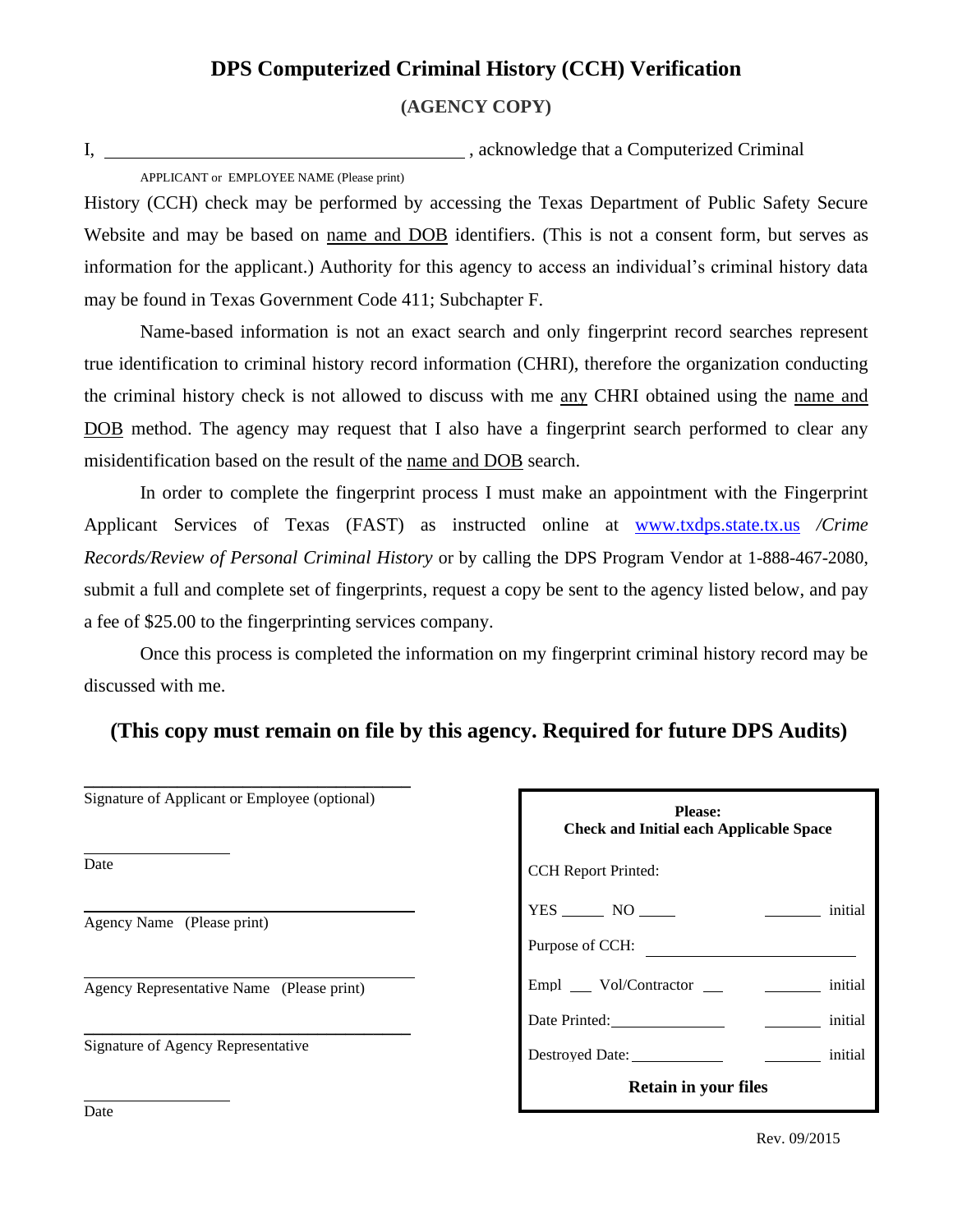

## **Volunteer/Independent Contractor Form**

Emergency Contact Information:

| Name: |  |  |
|-------|--|--|
|       |  |  |

Relationship: and the set of the set of the set of the set of the set of the set of the set of the set of the set of the set of the set of the set of the set of the set of the set of the set of the set of the set of the se

Phone:

Release:

By submitting this form, I acknowledge my intent is to volunteer or provide contract services for BRAINATION, Inc. DBA Inspire Academies. I have received and will abide by the Volunteer/Independent Contractor Policy Regarding Student Safety.

I hereby assume full and complete responsibility for any personal injury and/or property damage that I sustain or cause during my participation as a volunteer or independent contractor. In addition, I hereby release, hold harmless and covenant not to file a suit against the organization and/or any of their employees, volunteers, Board Officers, agents, and successors from any and all loss, liability or claims I may have arising out of my service.

I understand that I may become privy to confidential information about the students of the organization. I agree to maintain the confidentiality of any such information as well as any information about the organization. I will not use any confidential information in any manner that would be detrimental to the organization, and I will avoid any actions that might impair the reputation of the organization.

| Volunteer or Independent Contractor's Signature | Date |
|-------------------------------------------------|------|
|                                                 |      |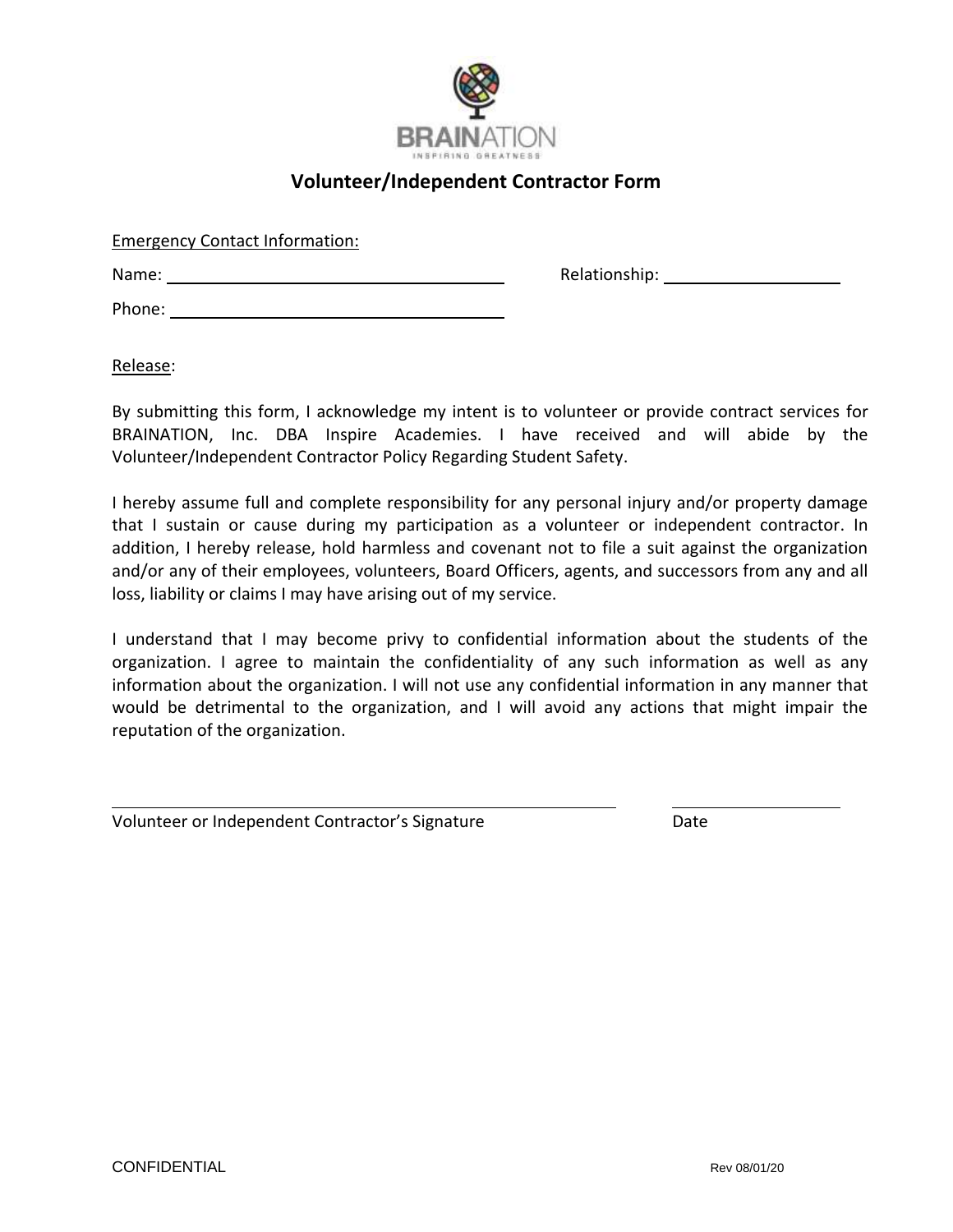

# **Volunteer/Independent Contractor Policy Regarding Student Safety**

BRAINATION requires that volunteers and independent contractors comply with standard practices and ethical conduct toward students, school staff, parents, and members of the community.

Volunteers and independent contractors who fail to maintain proper standards of conduct or who violate any of BRAINATION's policies will not be permitted to provide volunteer or contracted services.

#### **Conduct with Students**

This includes, but is not limited to the following:

- Appropriate displays of affection:
	- o Side hugs including shoulder-to-shoulder or temple-to-temple
	- o Pats on the shoulder or back
	- o Handshakes
	- o "High-fives", hand slapping, fist bumps
	- o Verbal praise
	- o Pats on the head when culturally appropriate
	- o Touching hands, faces, shoulders, and arms
	- o Arms around shoulders
	- o Holding hands (with smaller students in escorting situations)
- Inappropriate displays of affection:
	- o Full frontal hugs
	- o Kisses on the mouth or elsewhere
	- o Touching bottoms, chests, or genital areas
	- o Showing affection in isolated areas of the building, such as closets, adult only areas, or other private rooms
	- o Employees sleeping in bed with a student
	- o Touching knees or legs
	- o Wrestling with student
	- o Piggyback rides
	- o Tickling
	- o Allowing a student to cling to an employee's leg
	- o Any type of massage given by a student to an employee.
	- o Any type of massage given by an employee to a student
	- o Any form of affection that is unwanted by the student or the employee
	- o Compliments that relate to physique or body development
- Appropriate verbal interaction:
	- o Positive reinforcement
	- o Appropriate jokes
	- o Encouragement
	- o Praise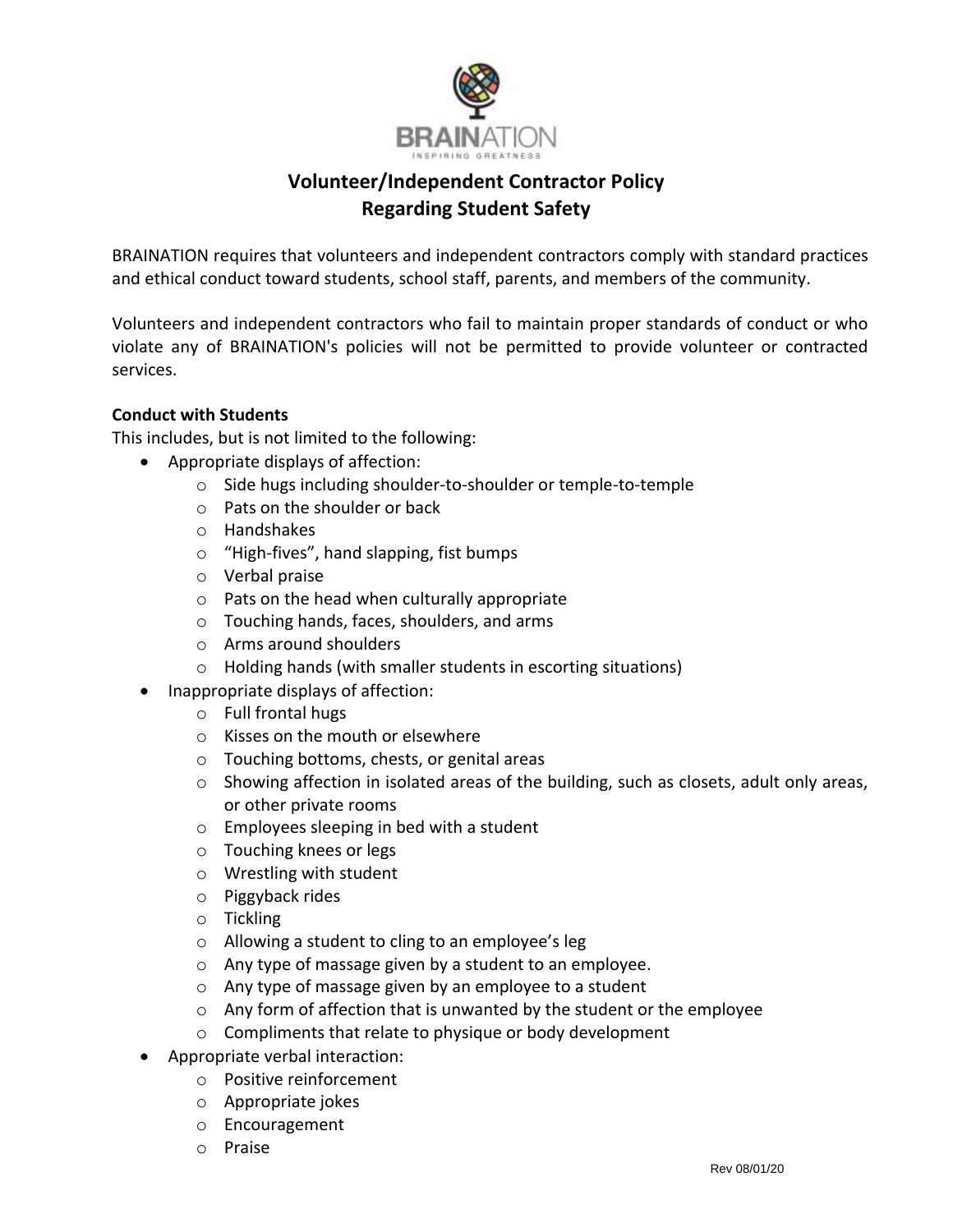

## **Volunteer/Independent Contractor Policy Regarding Student Safety**

- Inappropriate verbal interactions:
	- o Name calling
	- o Discussing sexual encounters or in any way involve adult clients or students in personal problems or issues of employees
	- o Telling secrets
	- o Cursing
	- o Telling off color or sexualized jokes
	- o Shaming
	- o Belittling
	- o Derogatory remarks
	- o Harsh language that may frighten, threaten, or humiliate students
	- o Making derogatory remarks about the employee or student or about their family
- Volunteers and independent contractors must have clear and appropriate verbal and physical boundaries with students.
- Volunteers and independent contractors are never to be alone with a student.
- Volunteers and independent contractors are not to escort a student anywhere alone.
- When meeting one-on-one with a student, volunteers and independent must always do so in a public place where they are in full view of others.
- Avoid physical affection that can be misinterpreted.
- If meeting in a room or office, volunteers and independent contractors must leave the door open or move to an area that can be easily observed by others passing by.
- Volunteers and independent contractors should Inform other adults that they are alone with a student and ask them to randomly drop in.
- Volunteers and independent contractors shall not touch or look at a student inappropriately.
- Volunteers and independent contractors shall not give student(s) notes.
- Volunteers and independent contractors shall not give a student gift(s).
- Volunteers and independent contractors are to follow facility policies regarding residents.
- Volunteers and independent contractors shall not engage in physical mistreatment of a student.
- Volunteers and independent contractors shall not solicit or engage in sexual conduct or a romantic relationship with a student.
- Volunteers and independent contractors shall not provide a student with alcohol or illegal/authorized drugs.

#### **Appropriate and Inappropriate Electronic Communications between Adults and Students**

Any electronic communication with students, including the use of social networking like Facebook, instant messaging, texting, and blogging or leaving comments on blogs, is prohibited. All personal social networking profiles and blogs of adults must be private and inaccessible to students.